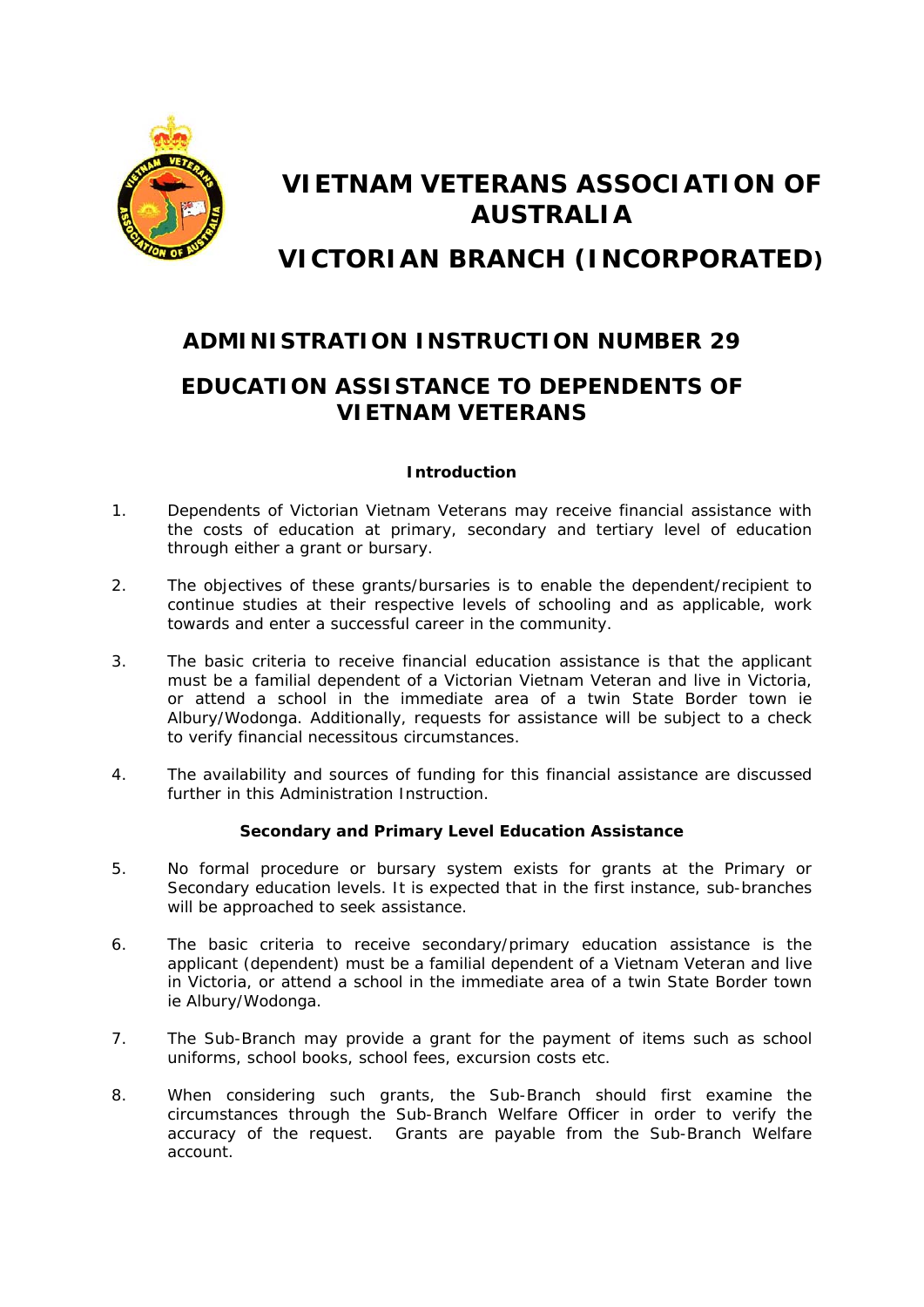9. The level of monies that may be requested for secondary/primary level education assistance should be well within the means of the Sub-Branch however, where the Sub-Branch may have limited funds, a request for assistance may be forwarded to the State Secretary for consideration by the State Branch Education Committee.

## **Tertiary Level Education Assistance**

- 10. There are two bursaries available for tertiary level students, they are:
	- a. Long Tan Bursary (awarded through the Australian Veterans' Children Assistance Trust [AVCAT])
	- b. William Hacking Bursary (awarded thorough the Victorian State Branch Education Committee).

#### **Long Tan Bursary**

- 11. The Long Tan Bursary scheme is an initiative of the Australian Government through the Department of Veterans' Affairs and has been established to help eligible children of Vietnam veterans meet the cost of post-secondary education.
- 12. The award of the Long Tan Bursary is managed by AVCAT and to apply, the applicant must:
	- a. Within the means test, i.e. eligible on assets and income grounds for the Youth Allowance benefit for full time education.
	- b. Enrolled, or planning to enrol in a full-time course of tertiary education in Australia by attendance at a university, TAFE or college. The course must be of one or more academic years in length and should be at undergraduate level (some exceptions).
	- c. The child or grandchild of a person who has operational service with the Australian Navy, Army or Air Force, or three or more year's continuous full-time service as a member of the Australian Defence Force.
	- d. Under the age of 25 when applying, unless exceptional circumstances related to veteran's service exist.
- 13. Application forms are available from AVCAT and enquires about the Long tan Bursary can be made to AVCAT
	- a. Telephone: 1800 620 361.
	- b. Email: **[avcat@dva.gov.au](mailto:avcat@dva.gov.au)**.
	- c. Website: [www.avcat.org.au,](http://www.avcat.org.au/)

#### **William Hacking Bursary**

- 14. The William Hacking Bursary (the Bursary) is named after a Victorian soldier Sergeant William Hacking who was the first Australian soldier killed in action in Vietnam. Sergeant Hacking was posted to Vietnam on 29 July 1962 as a member of the Australian Army Training Team (AATTV) and was killed in action 1 June 1963.
- 15. The objective of the Bursary is to enable recipients to further their education and obtain the tertiary level qualifications needed to enter into a successful career in the community.
- 16. The aim of this section of the AI is to provide sufficient information to VVAA members or applicants so that it is clearly understood how the Bursary will be funded, what the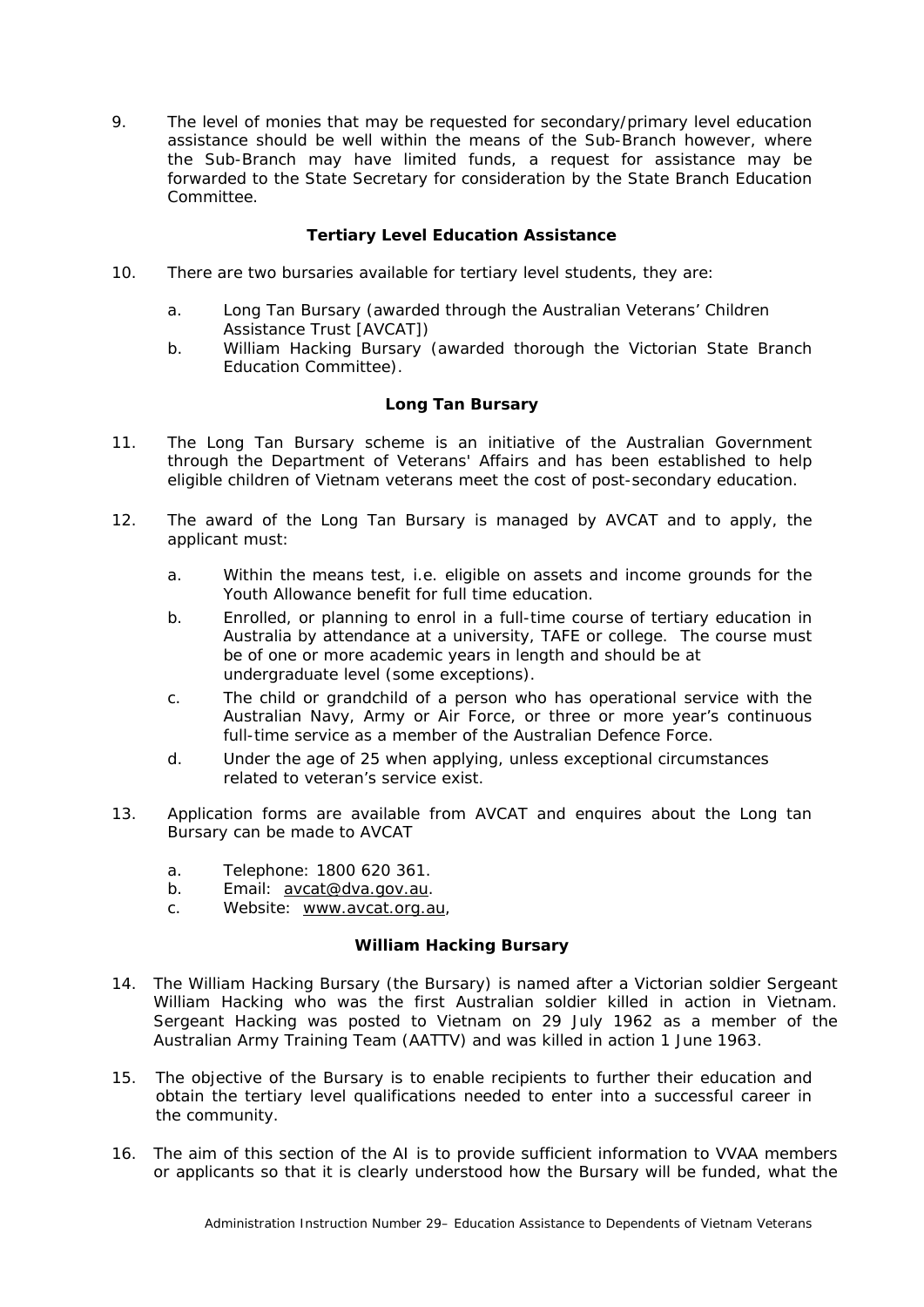selection criteria will be and what the recipient responsibilities are.

#### **Funding Arrangements**

- 17. The Bursary is funded through the Victorian State Branch Education Patriotic Fund Account (WPF 532). As determined by the State Council, there may be up to two Bursaries available. Each bursary is for a maximum of \$3,000 per annum for a three year period subject to the applicant providing written evidence of satisfactory academic achievement as outlined at paragraph 14 of this Administration Instruction.
- 18. Funding for the William Hacking Bursary is dependent on the level of funds available within the State Education account. Based on the determination of the State Branch Education Committee and subject to the availability of funds, there will be two William Hacking Bursaries awarded each year. There may however be instances where one bursary only will be awarded due to lack of available funding.

#### **Eligibility Criteria**

19. To be eligible to receive the Bursary the applicant must be a familial dependant of a Vietnam Veteran and live in Victoria.

#### **Application Process**

- 20. Applicants should first consider applying for Long Tan Bursary and for the William Hacking Bursary, expressions of interest or applications for the William Hacking Bursary must first be forwarded to the State Secretary (see State Branch website for details).
- 21. Applications can be made at any time throughout the school year and consideration will be given to applicants who are part-way through their studies and are having financial difficulties.

#### **Selection Process**

- 22. Initially the Victorian State Branch will check with AVCAT to ascertain whether there are any suitable applicants who have not been successful in obtaining a Long Tan Bursary. If a potential applicant is identified, a William Hacking Bursary will be offered if a Bursary is available.
- 23. If there are no suitable applicants available through AVCAT, the State Branch Education Committee will then consider any applications received by the Secretary, using a similar format by AVCAT to decide Long Tan Bursary recipients.

## 24. **Applications**

 When considering the award of a William Hacking Bursary, the State Branch Education Committee will:

- a. Consider all applications on merit, including applications from students who are partway through their studies.
- b. Seek appropriate supporting information.
- c. Unsuccessful applicants may be considered for the provision of a "one-of" education assistance payment to the applicant.
- 25. The award of a Bursary will be formally advised at the next State Council meeting.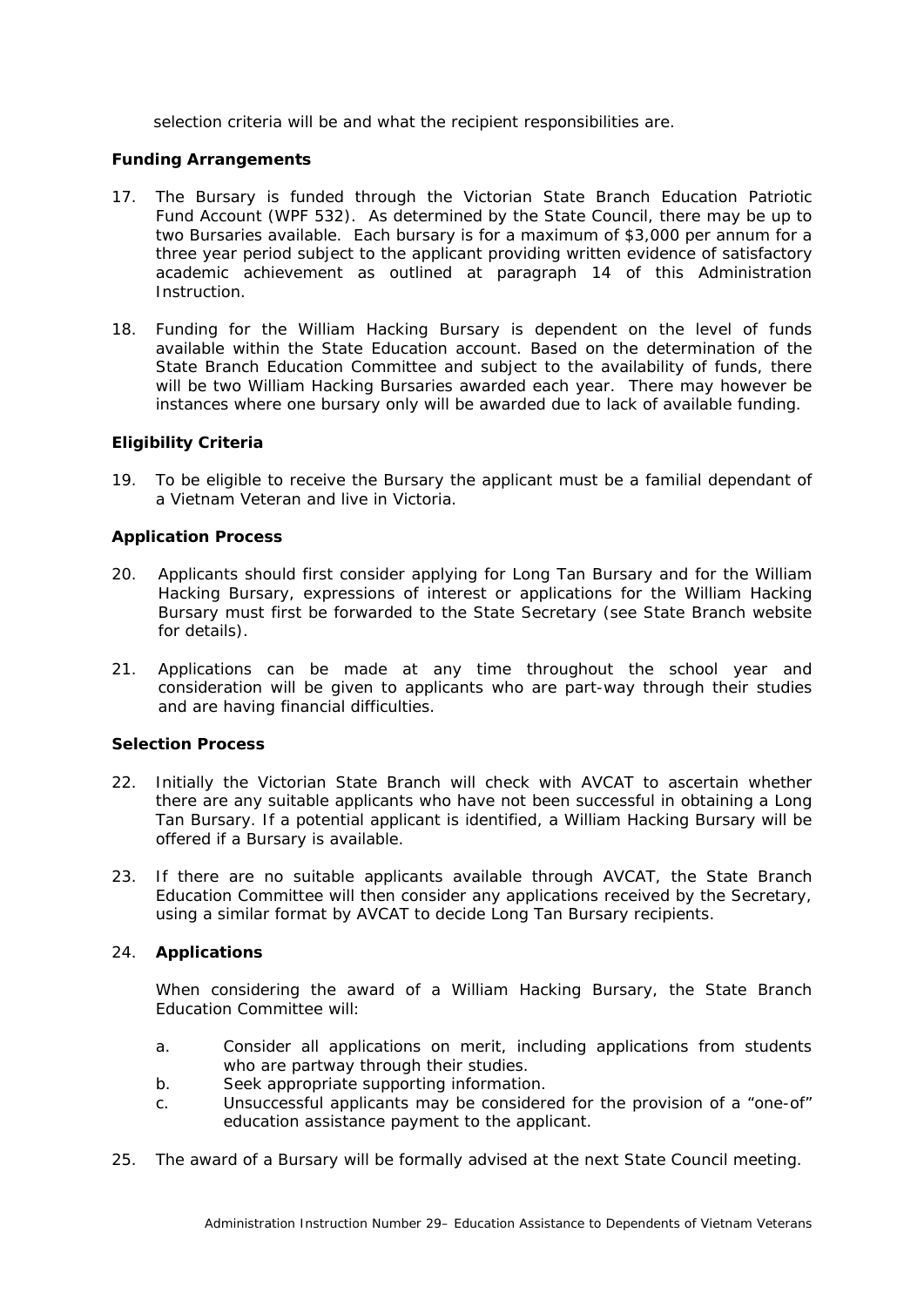#### **Duration of the William Hacking Bursary**

- 26. The duration of the Bursary is three years.
- 27. A recipient may defer studies subject to the approval of the Victorian State Branch Education Committee but will not receive any Bursary payments during the deferral period.
- 28. Bursary payments will cease at the completion of the three year period or when the recipient completes the approved course of study or if the recipient fails to continue with the approved studies.

#### **Bursary Payments**

- 29. Successful recipients are eligible for Bursary payments of \$3,000 per annum over a three year period on the following basis:
	- a. Bursary payments are made by the State Treasurer on the advice of the Victorian State Branch Education Committee.
	- b. When first selected, a recipient will receive a payment of \$1,500.
	- c. Subsequent payments of \$1,500 will be made in January and July of each year dependant on the recipient providing written confirmation of their academic achievement in the previous six months.
	- d. The written academic achievement must indicate that the applicant has successfully completed their studies for the previous six months.
	- e. If the applicant did not successfully complete their studies for the previous six months, the Victorian State Branch Education Committee will determine whether to continue further Bursary payments.
	- f. If the applicant does not provide the written confirmation of their academic achievements for the previous six months, the Victorian State Branch Education Committee will determine whether to continue further Bursary payments.
	- g. The recipient must confirm the continuation of their studies by providing documentary evidence of enrolment in subjects for the next six months or year before subsequent payments are made.

#### **Selection of Further Recipients**

- 30. A further Bursary recipient may be selected when:
	- a. A current recipient completes their course of study.
	- b. A current recipient fails to continue with their course of study.
	- c. The State Executive determines that funding is available for an additional bursary.

#### **Education Grants other than Long Tan and William Hacking Bursaries**

31. Notwithstanding any other information in this AI, the State Branch Education Committee may approve education grants for any level of education to appropriate individuals on a needs basis.

#### **CONCLUSION**

32. All Victorian based Vietnam Veterans and their dependants are actively encouraged to pursue education assistance through AVCAT or the William Hacking Bursary.